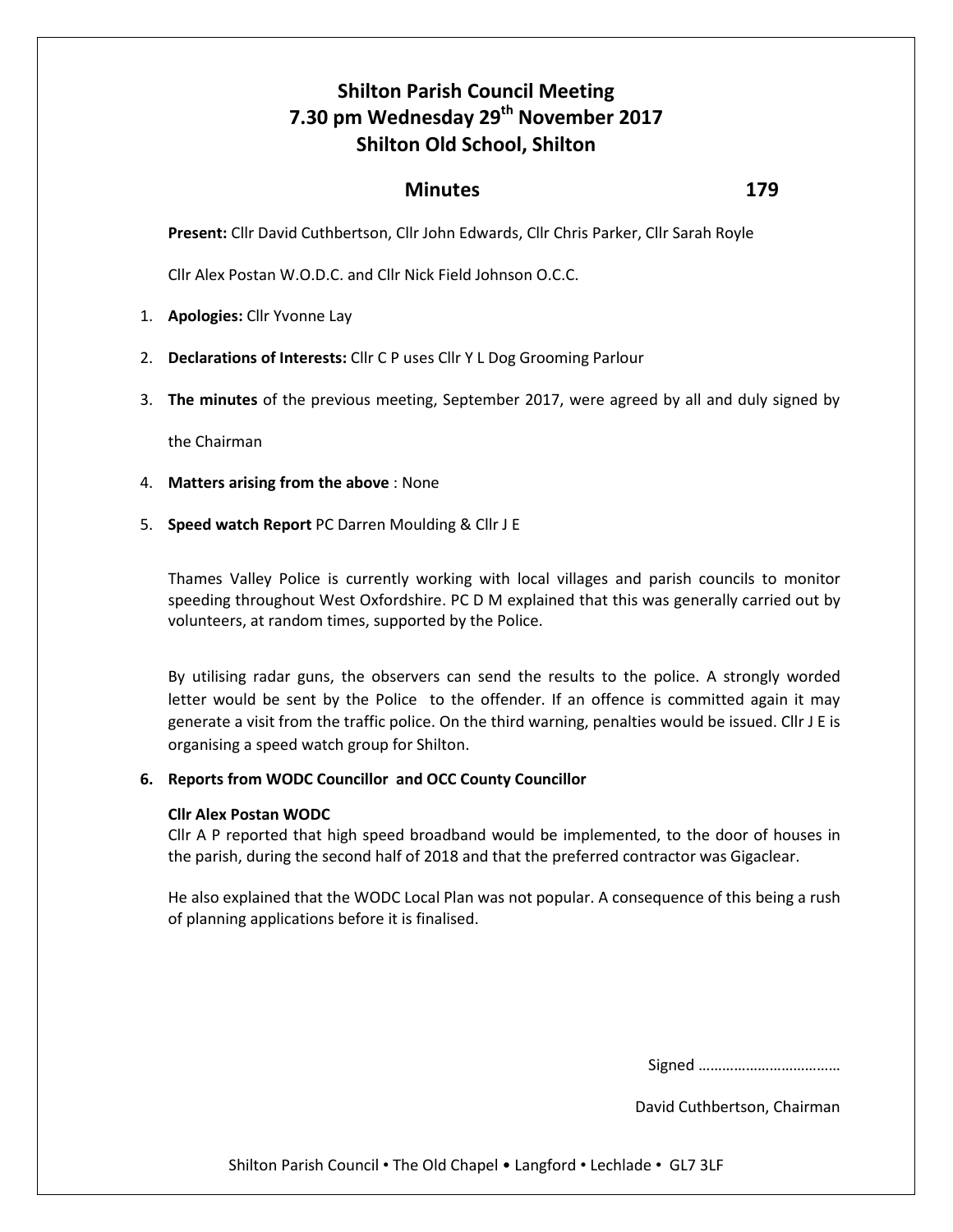## **Cllr Nick Field Johnson OCC**

Cllr N F J reported that he had been in post for six months and recognised there were many challenging problems to be resolved.

His main concerns:

- HGV Traffic using Burford High Street
- **Investment required in Infrastructure including a spur road from Carterton to Burford.**
- Potholes were a considerable problem throughout the County and he encouraged residents to use FIX my Street, on the O.C.C. website, to report Potholes etc.
- Traffic using the A40 had increased substantially causing it to grind to a halt and anticipated this would not improve with the addition of more housing.
- Waste collections, by Ubico, the new contractor, had many caused problems. This was being dealt with.

He commented that the proposal of a Unitary Council by OCC will not go ahead.

Cllr C P asked to be updated as to the status of white line footpath he had discussed with Cllr N F J at an earlier meeting. Cllr N F J stated that in his opinion, it could give a false sense of security. Cllr C P and Cllr NFJ agreed to continue to explore the proposal.

## **7. Planning applications new and updates**

**7.1 Bridge House** – the application was withdrawn and a new application submitted. The new application indicated that the roof will be constructed of stone, not slate, and will be lower than originally proposed.

**7.2 Swinbrook Cottage** – Once again problems and issues had been raised concerning contractors vehicles and roadside parking. Several complaints had been made, by local residents, concerning the inconvenience and obstructions caused by contractor's vehicles despite an agreement already in place for them to use the rear Rose & Crown Car Park.

Cllr D C and Cllr A P agreed that Shilton PC require a clear planning policy stating that parked vehicles should not cause an obstruction and comply with street parking regulations. This would be applied to each new planning application.

## **7.3 Burford Quarry**

Cllr AP and Cllr DC met with planners of Burford Quarry, concerning an application to extend the current license for the site, from 2024 to 2034. Discussions were had on how to manage restoration of the site at the end of the license period. It was agreed that it cannot be used for landfill nor be filled with water to form a lake.

Currently there are two attenuation ponds for drainage and it was agreed that the land would eventually revert to agricultural land.

Smith's, the owners of the quarry, hold regular meetings with local residents, 2 - 3 times a year and who appear happy with the proposals.

At the meeting Cllr AP enquired whether there would be any benefit to the local communities e.g. a monetary settlement to improve both footpaths and the T Junction.

> Signed ……………………………… David Cuthbertson, Chairman

Shilton Parish Council • The Old Chapel • Langford • Lechlade • GL7 3LF